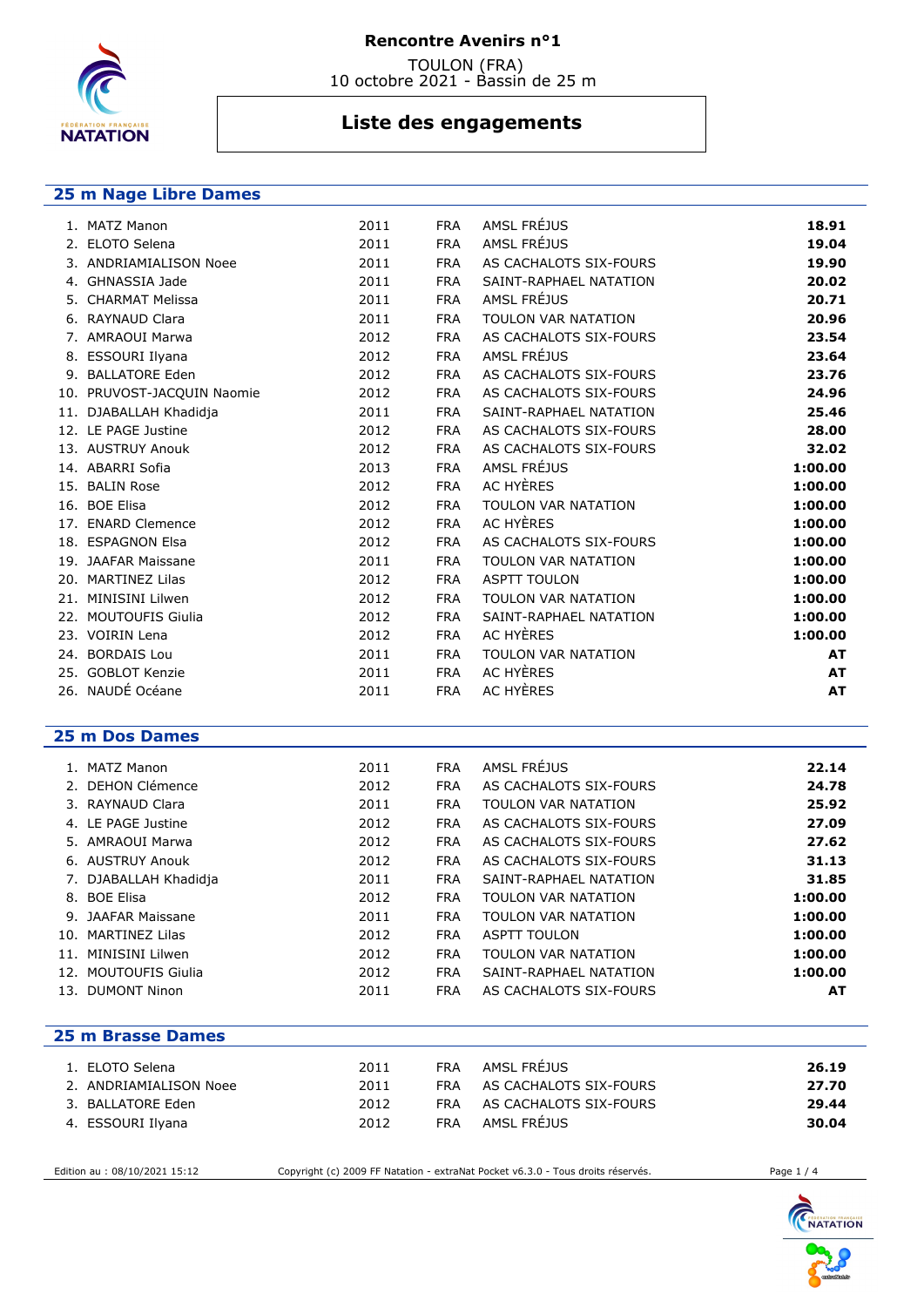

 **(suite) 25 m Brasse Dames** 

### **Rencontre Avenirs n°1**

 TOULON (FRA) 10 octobre 2021 - Bassin de 25 m

# **Liste des engagements**

| 5. BORDAIS Lou                   | 2011 | <b>FRA</b> | TOULON VAR NATATION    | 35.59     |
|----------------------------------|------|------------|------------------------|-----------|
| 6. BALIN Rose                    | 2012 | <b>FRA</b> | AC HYÈRES              | 1:00.00   |
| 7. ENARD Clemence                | 2012 | <b>FRA</b> | AC HYÈRES              | 1:00.00   |
| 8. GOBLOT Kenzie                 | 2011 | <b>FRA</b> | AC HYÈRES              | 1:00.00   |
| 9. VOIRIN Lena                   | 2012 | <b>FRA</b> | AC HYÈRES              | 1:00.00   |
| 10. ABARRI Sofia                 | 2013 | <b>FRA</b> | AMSL FRÉJUS            | AT        |
| 11. DEHON Clémence               | 2012 | <b>FRA</b> | AS CACHALOTS SIX-FOURS | AT        |
| 12. NAUDÉ Océane                 | 2011 | <b>FRA</b> | AC HYÈRES              | <b>AT</b> |
|                                  |      |            |                        |           |
| <b>25 m Papillon Dames</b>       |      |            |                        |           |
| 1. GHNASSIA Jade                 | 2011 | <b>FRA</b> | SAINT-RAPHAEL NATATION | 20.66     |
| 2. DUMONT Ninon                  | 2011 | <b>FRA</b> | AS CACHALOTS SIX-FOURS | 21.02     |
| 3. CHARMAT Melissa               | 2011 | <b>FRA</b> | AMSL FRÉJUS            | 25.01     |
| 4. ESPAGNON Elsa                 | 2012 | <b>FRA</b> | AS CACHALOTS SIX-FOURS | AT        |
| 5. PRUVOST-JACQUIN Naomie        | 2012 | <b>FRA</b> | AS CACHALOTS SIX-FOURS | <b>AT</b> |
|                                  |      |            |                        |           |
| <b>25 m Nage Libre Messieurs</b> |      |            |                        |           |
| 1. TRIAY Théo                    | 2010 | <b>FRA</b> | SAINT-RAPHAEL NATATION | 15.55     |
| 2. PARMENTIER Noah               | 2010 | <b>FRA</b> | SAINT-RAPHAEL NATATION | 15.61     |
| 3. TISSET Enzo                   | 2010 | <b>FRA</b> | AMSL FRÉJUS            | 16.42     |
| 4. CHAUMONTEL Arthur             | 2010 | <b>FRA</b> | TOULON VAR NATATION    | 17.21     |
| 5. BLONDEAU REPELLINI Adam       | 2010 | <b>FRA</b> | AC HYÈRES              | 17.40     |
| 6. MIOQUE Antoine                | 2010 | <b>FRA</b> | SAINT-RAPHAEL NATATION | 18.05     |
| 7. ERKEL Antoine                 | 2011 | <b>FRA</b> | AC HYÈRES              | 18.36     |
| 8. AOUINA Fedi                   | 2011 | <b>FRA</b> | AMSL FRÉJUS            | 18.38     |
| 9. FLORES François               | 2010 | <b>FRA</b> | TOULON VAR NATATION    | 19.46     |
| 10. BELHADJI Ylan                | 2010 | <b>FRA</b> | AMSL FRÉJUS            | 20.96     |
| 11. POGNANT-RODRIGUEZ Ruben      | 2012 | <b>FRA</b> | TOULON VAR NATATION    | 21.09     |
| 12. JANICOT Thomas               | 2011 | <b>FRA</b> | TOULON VAR NATATION    | 21.67     |
| 13. ALONZO Mattis                | 2011 | <b>FRA</b> | AMSL FRÉJUS            | 23.13     |
| 14. ARBI Aaron                   | 2010 | <b>FRA</b> | <b>ASPTT TOULON</b>    | 23.46     |
| 15. ANASTASI Loan                | 2011 | <b>FRA</b> | AS CACHALOTS SIX-FOURS | 24.14     |
| 16. ALCARAZ Ethan                | 2012 | <b>FRA</b> | AMSL FRÉJUS            | 1:00.00   |
| 17. ALONSO Jaufret               | 2012 | <b>FRA</b> | SAINT-RAPHAEL NATATION | 1:00.00   |
| 18. BABI Luca                    | 2011 | <b>FRA</b> | TOULON VAR NATATION    | 1:00.00   |
| 19. BARONI Ethan                 | 2013 | <b>FRA</b> | TOULON VAR NATATION    | 1:00.00   |
| 20. BASCOULARD Luca              | 2013 | <b>FRA</b> | TOULON VAR NATATION    | 1:00.00   |
| 21. BOUCHOUCHA Alexandre         | 2012 | <b>FRA</b> | TOULON VAR NATATION    | 1:00.00   |
| 22. CIALDELLA Alessio            | 2013 | <b>FRA</b> | <b>ASPTT TOULON</b>    | 1:00.00   |
| 23. GELEBART Hubert              | 2011 | <b>FRA</b> | AC HYÈRES              | 1:00.00   |
| 24. ROMEO Raphael                | 2013 | <b>FRA</b> | SAINT-RAPHAEL NATATION | 1:00.00   |
| 25. SIMARD Clement               | 2011 | <b>FRA</b> | TOULON VAR NATATION    | 1:00.00   |
| 26. YOUSFI Wassim                | 2012 | <b>FRA</b> | AS CACHALOTS SIX-FOURS | 1:00.00   |
| 27. CHAVALLARD Lucca             | 2010 | <b>FRA</b> | AC HYÈRES              | AT        |
| 28. CHEMER Gabriel               | 2010 | <b>FRA</b> | SAINT-RAPHAEL NATATION | AT        |
| 29. KIRSCH Raphael               | 2010 | <b>FRA</b> | <b>ASPTT TOULON</b>    | AT        |
| 30. LAMBERT Enzo                 | 2010 | <b>FRA</b> | <b>ASPTT TOULON</b>    | AT        |

Edition au : 08/10/2021 15:12 Copyright (c) 2009 FF Natation - extraNat Pocket v6.3.0 - Tous droits réservés. Page 2 / 4

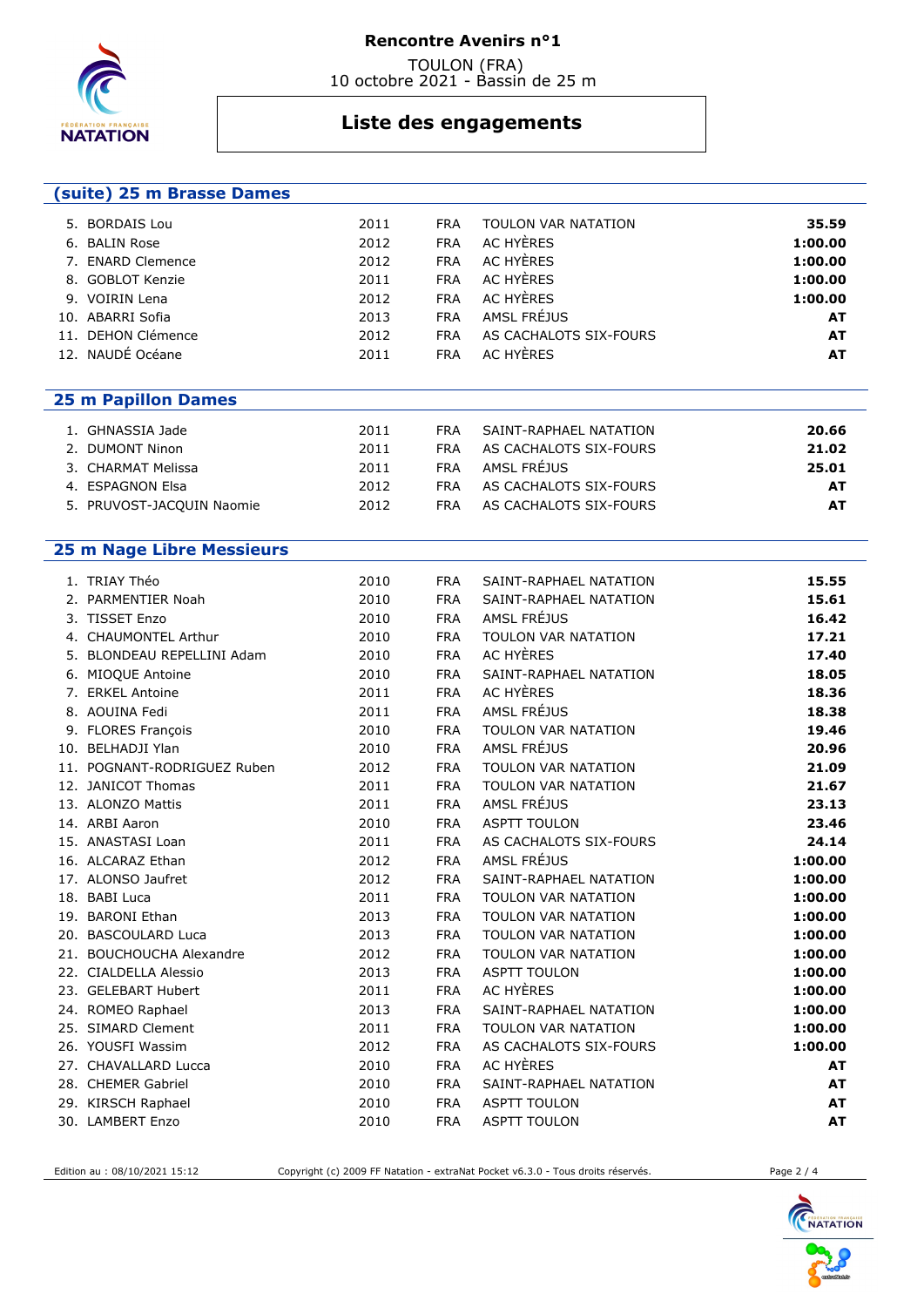

### **Rencontre Avenirs n°1**

 TOULON (FRA) 10 octobre 2021 - Bassin de 25 m

## **Liste des engagements**

### **25 m Dos Messieurs**

| 1. SENUT Tom             | 2010 | <b>FRA</b> | AC HYÈRES              | 21.14   |
|--------------------------|------|------------|------------------------|---------|
| 2. BELHADJI Ylan         | 2010 | <b>FRA</b> | AMSL FRÉJUS            | 23.35   |
| 3. GUERMONPREZ Antoine   | 2012 | <b>FRA</b> | TOULON VAR NATATION    | 23.38   |
| 4. GARCIA Nathan         | 2012 | <b>FRA</b> | <b>ASPTT TOULON</b>    | 23.46   |
| 5. MARRASSE Kylân        | 2012 | <b>FRA</b> | TOULON VAR NATATION    | 29.06   |
| 6. ALCARAZ Ethan         | 2012 | <b>FRA</b> | AMSL FRÉJUS            | 1:00.00 |
| 7. ALONZO Mattis         | 2011 | <b>FRA</b> | AMSL FRÉJUS            | 1:00.00 |
| 8. ANASTASI Loan         | 2011 | <b>FRA</b> | AS CACHALOTS SIX-FOURS | 1:00.00 |
| 9. AOUINA Fedi           | 2011 | <b>FRA</b> | AMSL FRÉJUS            | 1:00.00 |
| 10. BOUCHOUCHA Alexandre | 2012 | <b>FRA</b> | TOULON VAR NATATION    | 1:00.00 |
| 11. LANGERON Raphael     | 2011 | <b>FRA</b> | <b>ASPTT TOULON</b>    | 1:00.00 |
| 12. BARONI Ethan         | 2013 | <b>FRA</b> | TOULON VAR NATATION    | 1:10.00 |
| 13. CHAUMONTEL Arthur    | 2010 | <b>FRA</b> | TOULON VAR NATATION    | AT      |
| 14. CHEMER Gabriel       | 2010 | <b>FRA</b> | SAINT-RAPHAEL NATATION | AT      |

### **25 m Brasse Messieurs**

|    | 1. TRIAY Théo           | 2010 | <b>FRA</b> | SAINT-RAPHAEL NATATION | 20.62     |
|----|-------------------------|------|------------|------------------------|-----------|
|    | 2. SZAKACS Mael         | 2010 | <b>FRA</b> | AC HYÈRES              | 22.01     |
|    | 3. TISSET Enzo          | 2010 | <b>FRA</b> | AMSL FRÉJUS            | 22.69     |
| 4. | <b>TORNATO Léo</b>      | 2010 | <b>FRA</b> | TOULON VAR NATATION    | 23.57     |
|    | 5. LEYMARIE Raphael     | 2010 | <b>FRA</b> | TOULON VAR NATATION    | 24.02     |
|    | 6. FRAGIACOMO Keo       | 2010 | <b>FRA</b> | TOULON VAR NATATION    | 26.36     |
|    | 7. PLAGIAU Charlie      | 2012 | <b>FRA</b> | SAINT-RAPHAEL NATATION | 26.74     |
|    | 8. LAMBERT Enzo         | 2010 | <b>FRA</b> | <b>ASPTT TOULON</b>    | 26.87     |
|    | 9. VANDEVELDE Paul      | 2011 | <b>FRA</b> | AMSL FRÉJUS            | 28.20     |
|    | 10. DESORMEAUX Mael     | 2011 | <b>FRA</b> | AMSL FRÉJUS            | 1:00.00   |
|    | 11. GARCIA Nathan       | 2012 | <b>FRA</b> | <b>ASPTT TOULON</b>    | 1:00.00   |
|    | 12. BASCOULARD Luca     | 2013 | <b>FRA</b> | TOULON VAR NATATION    | 1:15.00   |
|    | 13. CIALDELLA Alessio   | 2013 | <b>FRA</b> | <b>ASPTT TOULON</b>    | 1:15.00   |
|    | 14. ARBI Aaron          | 2010 | <b>FRA</b> | <b>ASPTT TOULON</b>    | AT        |
|    | 15. BABI Luca           | 2011 | <b>FRA</b> | TOULON VAR NATATION    | AT        |
|    | 16. GELEBART Hubert     | 2011 | <b>FRA</b> | AC HYÈRES              | AT        |
|    | 17. GUERMONPREZ Antoine | 2012 | <b>FRA</b> | TOULON VAR NATATION    | <b>AT</b> |
|    | 18. KIRSCH Raphael      | 2010 | <b>FRA</b> | <b>ASPTT TOULON</b>    | <b>AT</b> |
|    | 19. SIMARD Clement      | 2011 | <b>FRA</b> | TOULON VAR NATATION    | AT        |
|    | 20. YOUSFI Wassim       | 2012 | <b>FRA</b> | AS CACHALOTS SIX-FOURS | AT        |

## **25 m Papillon Messieurs**

| 1. LEYMARIE Raphael           | 2010 | <b>FRA</b> | TOULON VAR NATATION                                                             | 17.12      |
|-------------------------------|------|------------|---------------------------------------------------------------------------------|------------|
| 2. PARMENTIER Noah            | 2010 | <b>FRA</b> | SAINT-RAPHAEL NATATION                                                          | 17.33      |
| 3. CHAVALLARD Lucca           | 2010 | <b>FRA</b> | AC HYERES                                                                       | 18.61      |
| 4. MIOQUE Antoine             | 2010 | <b>FRA</b> | SAINT-RAPHAEL NATATION                                                          | 19.41      |
| 5. SZAKACS Mael               | 2010 | <b>FRA</b> | AC HYERES                                                                       | 20.33      |
| 6. ERKEL Antoine              | 2011 | <b>FRA</b> | AC HYERES                                                                       | 21.19      |
| 7. SENUT Tom                  | 2010 | <b>FRA</b> | AC HYÈRES                                                                       | 21.93      |
| 8. PLAGIAU Charlie            | 2012 | <b>FRA</b> | SAINT-RAPHAEL NATATION                                                          | 21.98      |
| 9. LANGERON Raphael           | 2011 | <b>FRA</b> | <b>ASPTT TOULON</b>                                                             | 22.20      |
| 10. VANDEVELDE Paul           | 2011 | <b>FRA</b> | AMSL FRÉJUS                                                                     | 22.20      |
|                               |      |            |                                                                                 |            |
| Edition au : 08/10/2021 15:12 |      |            | Copyright (c) 2009 FF Natation - extraNat Pocket v6.3.0 - Tous droits réservés. | Page 3 / 4 |